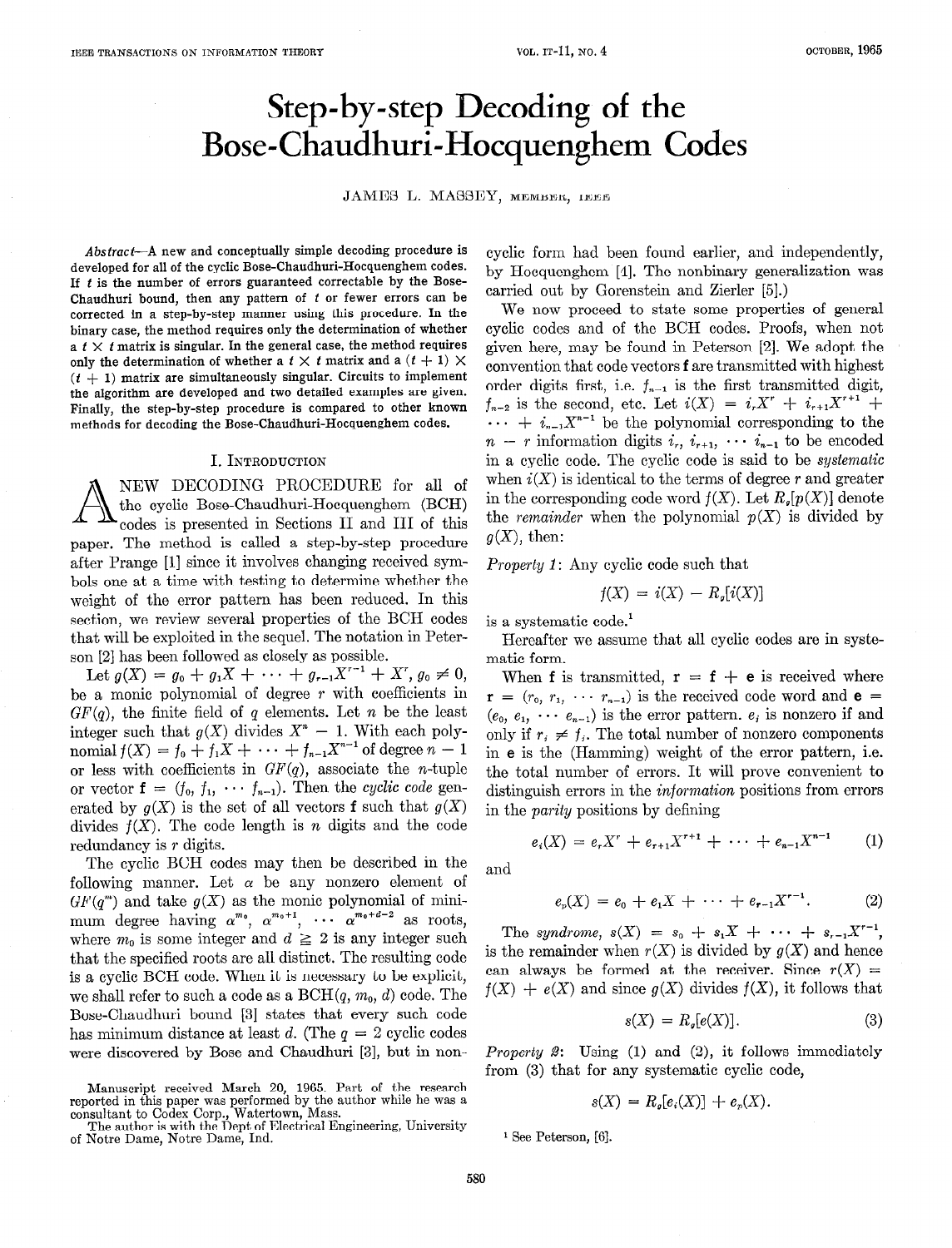ments of  $GF(q^m)$  defined by singular if the weight of **e** is j or  $j + 1$ .

$$
S_i = e(\alpha^{m_0 + r - 1}) \qquad j = 1, 2, \cdots \tag{4}
$$

and have played an important role in previous decoding such that  $1 \leq j \leq n$ , the  $j \times j$  matrix algorithms for the BCH codes  $[2]$ ,  $[5]$ - $[7]$ . In general, only a restricted set of these quantities can be formed at the receiver.

*Property 3:* For any  $BCH(q, m_0, d)$  code,

$$
S_i = s(\alpha^{m_0+j-1}) \qquad j=1, 2, \cdots, d-1.
$$

*Proof:* Let  $p(X)$  be the quotient when  $e_i(X)$  is divided by  $g(X)$ , then

$$
e_i(X) = g(X)p(X) + R_i[e_i(X)].
$$

Thus

$$
e_i(\alpha^{m_0+j-1}) = R_p[e_i(\alpha^{m_0+j-1})], \quad j = 1, 2, \cdots, d-1,
$$

since by the definition of a BCH code, all of these arguments are roots of  $g(X)$ . The remainder of the proof follows immediately from property 2.

Since  $s(X)$  is computable at the receiver, it follows from property 3 that so are  $S_1$ ,  $S_2$ ,  $\cdots$   $S_{d-1}$ . In general, however,  $S_i$  for  $j \geq d$  is not calculable at the receiver. (We note in passing that the calculation of the  $S_i$  according to property 3 is always simpler than the calculation  $S_i$  =  $r(\alpha^{m_0+j-1})$  that has been suggested elsewhere [2], [7].) For our purposes, the importance of the  $S_i$  lies in the following properties which are essentially theorems 9.3 and 9.4 in Peterson [2].

*Property 4:* For any  $BCH(2, 1, d)$  code and any j such that  $2 \leq j \leq n$ , the  $j \times j$  matrix

$$
M_{i} = \begin{bmatrix} 1 & 0 & 0 & 0 & \cdots & 0 \\ S_{2} & S_{1} & 1 & 0 & \cdots & 0 \\ \vdots & \vdots & \ddots & \vdots & \vdots \\ S_{2i-2} & S_{2i-3} & S_{2i-4} & S_{2i-5} & \cdots & S_{i-1} \end{bmatrix}
$$

is singular if the weight of **e** is  $j - 2$  or less, and is nonsingular if the weight of **e** is  $j - 1$  or  $j^2$ .

Clearly,  $\det(M_i) = \det(L_{i-1})$  where  $L_{i-1}$  is the  $(j -$ 1)  $\times$  (j - 1) matrix formed by eliminating the first row and first column from  $M_i$ . Thus, property 4 may be rephrased as

*Properly*  $4'$ : For any BCH $(2, 1, d)$  code and any j such that  $1 \leq j \leq n - 1$ , the  $j \times j$  matrix

$$
L_{i} = \begin{bmatrix} S_{1} & 1 & 0 & 0 & \cdots & 0 \\ S_{3} & S_{2} & S_{1} & 1 & \cdots & 0 \\ & & \vdots & & \\ S_{2i-1} & S_{2i-2} & S_{2i-3} & S_{2i-4} & \cdots & S_{i} \end{bmatrix}
$$

For the cyclic BCH codes, the quantities  $S_i$  are ele- is singular if the weight of **e** is  $j - 1$  or less, and is non-

Property 5: For any  $BCH(q, m_0, d)$  code and any j

$$
N_{i} = \begin{bmatrix} S_{1} & S_{2} & \cdots & S_{i} \\ S_{2} & S_{3} & \cdots & S_{i+1} \\ \vdots & \vdots & \ddots & \vdots \\ S_{i} & S_{i+1} & \cdots & S_{2i-1} \end{bmatrix}
$$

is singular if the weight of **e** is  $j - 1$  or less, and is nonsingular if the weight of  $e$  is j.

It should be stressed at this point that, by the remarks made after property 3, only certain matrices  $L_i$  and  $N_j$ can be constructed at the receiver. In general,  $L_t$  and  $N_t$ are the largest such matrices that can be constructed for a BCH code with  $d = 2t + 1$ .

For ease of future reference, a short tabulation of  $det(L_i)$ is given in Table I.

TABLE I

| $\det(L_i)$                                                                                                                                                                                                                                                                                                                                                             |
|-------------------------------------------------------------------------------------------------------------------------------------------------------------------------------------------------------------------------------------------------------------------------------------------------------------------------------------------------------------------------|
| $2   S_1^3 + S_3  $<br>$3 \tilde{S}_1^6+\tilde{S}_1^3S_3+S_1S_5+S_3^2$<br>$\overline{A}$ $\overline{S}_1^{10} + \overline{S}_1^{17} \overline{S}_3 + \overline{S}_1^{5} \overline{S}_5 + \overline{S}_1^{3} \overline{S}_7 + \overline{S}_1^{2} \overline{S}_3 \overline{S}_5 + \overline{S}_1 \overline{S}_3^{3} + \overline{S}_3 \overline{S}_7 + \overline{S}_5^{2}$ |

## II. DECODING THE BINARY BCH CODES WITH  $m_0 = 1$

The most important binary BCH codes are those for  $m_0 = 1$  and  $d = 2t + 1$ . From the Bose-Chaudhuri bound, it follows that these codes are at least t-error-correcting. We now prove two theorems that result in a conceptually simple step-by-step decoding algorithm for these codes which will correct all error patterns of weight t or less.

Theorem 1: Assume an error pattern **e** of weight t or less in a BCH(2, 1, 2t + 1) code. If  $\det(L_i) = 0$ , change in order digits  $s_0, s_1, \cdots s_{2t-2}$  of the syndrome  $s(X)$  until (as will always occur)  $\det(L_i) \neq 0$ . Then this new syndrome corresponds to an error pattern of weight exactly t with the same  $e_i(X)$  as for the original error pattern.

*Proof*: By property 2, changing  $s_i$  is equivalent to changing  $e_i$  in  $e_n(X)$ . If  $e_i = 0$ , changing it increases the error pattern weight by one; if  $e_i = 1$ , changing it decreases the error pattern weight by one. If any changing is required, at most  $t - 1$  of the  $e_i$ 's could be "1" and hence at most  $2t - 1$  changes will be needed to increase the error pattern weight to  $t$ . Since the error pattern weight changes in unit steps, it follows by property 4' that the first occurrence of  $\det(L_t) \neq 0$  will signal the presence of exactly t errors. Only digits in  $e_p(X)$  are altered so  $e_i(X)$ remains unchanged. Finally, there are always enough digits to be changed since the fact that  $g(X)$  has 2t dis-

\* See Peterson, [6]. 3 See Gorenstein and Zierler, [5].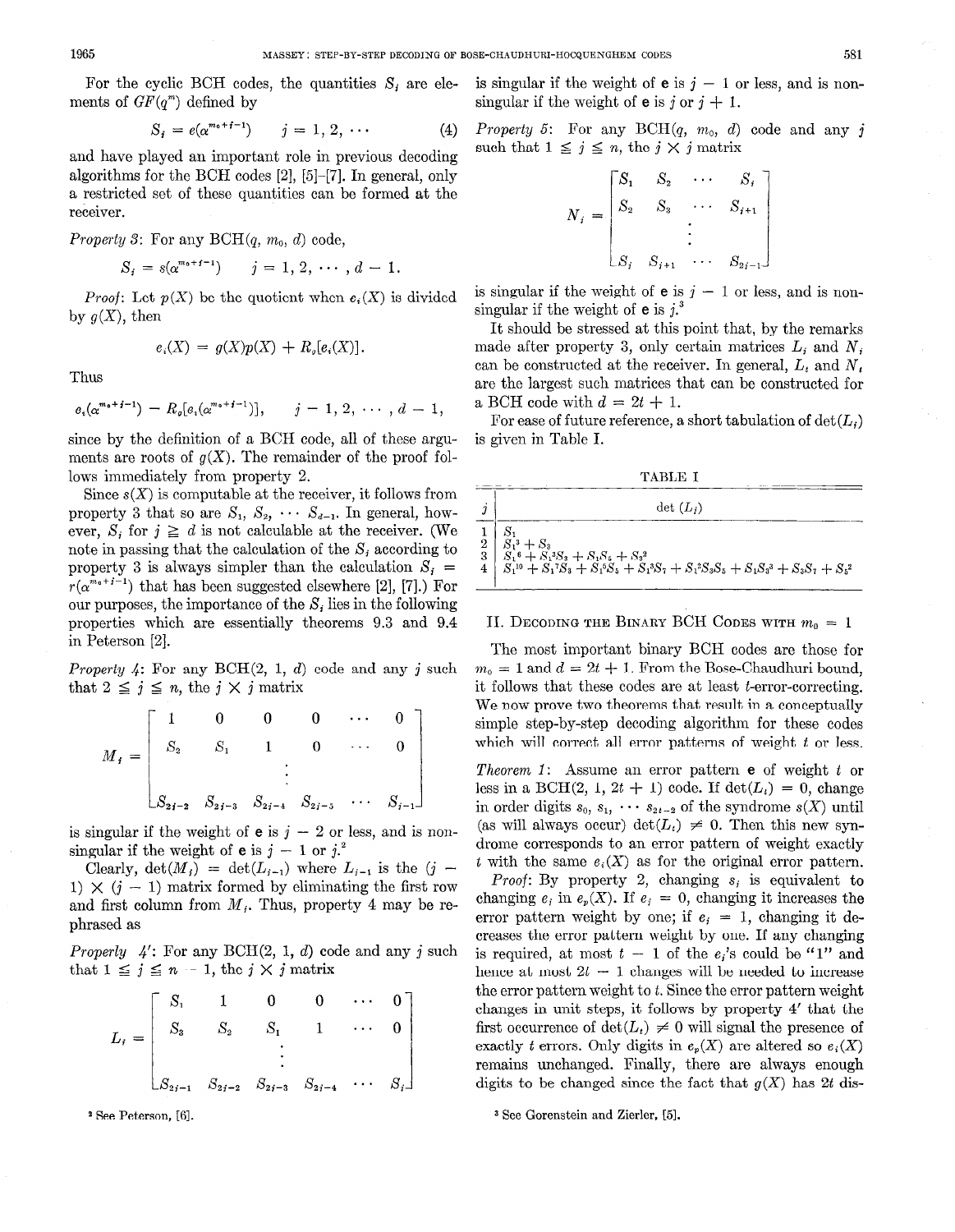tinct specified roots guarantees that  $2t - 2 < r - 1$ .

*Theorem 2:* Assume an error pattern **e** of weight  $ex$ actly t in a BCH $(2, 1, 2t + 1)$  code. Consider changing temporarily and one at a time the received information digits  $r_{n-1}$ ,  $r_{n-2}$ ,  $\cdots$   $r_{r}$  and testing each time whether  $\det(L_i)$  vanishes. When and only when  $\det(L_i) = 0$ , the corresponding information digit was received in error (and hence its correct value is the complement of the received digit).

*Proof:* Suppose  $r_i \neq i_i$ . Then changing  $r_i$  reduces the error pattern weight to  $t - 1$  and hence, by property 4',  $\det(L_i) = 0$ . Conversely, suppose  $r_i = i_i$ . Then changing  $r_i$  increases the error pattern weight to  $t + 1$  and hence, by property 4', det  $(L_i) \neq 0$ .

Theorems 1 and 2 together establish the validity of the following algorithm for the correction of  $t$  or fewer errors in a BCH $(2, 1, 2t + 1)$  code:

Step 0) Set  $j = 0$ .

- Step 1) Determine from  $s(X)$  whether  $\det(L_i) = 0$ .
- Step 2) If  $\det(L_i) = 0$ , complement  $s_i$ , increase j by one, and go to step 1. Otherwise, set  $j = 1$  and go to step 3.
- Step 3) Temporarily complement  $r_{n-i}$  and determine from the modified syndrome whether det  $(L_i) = 0.$
- Step 4) If det  $(L_i) = 0$ , set  $i_{n-i} = r_{n-i} + 1$ . Otherwise, set  $i_{n-i} = r_{n-i}$ .
- Step 5) If  $j = n r$ , stop. Otherwise, increase j by one and go to step 3.

(This algorithm decodes the information digits only. If it is desired to decode the received parity digits also, this may be done by modifying step 2 to read " $\cdots$  complement  $s_i$  and  $r_i$ ,  $\cdots$  and modifying step 5 to read "If  $j =$  $n, \ldots$ ") It is noteworthy that the only significant computation is that required to determine whether det  $(L_t) = 0$ . At most, this must be done  $(n - r) + (2t -$ 1)  $\lt n$  times, i.e. once for each of the  $n - r$  information digits and at most  $2t - 1$  times before det  $(L_t) \neq 0$  in step 2.

The entire algorithm may be implemented efficiently by a modification of the general cyclic decoder proposed by Meggitt [8]. A block diagram of such a decoder, with explanatory notes, is shown in Fig. 1. The lower shiftregister in Fig. 1 is a well-known syndrome calculator for a cyclic code.4 The cyclic structure of the code makes it possible to treat successive received digits as though each were  $r_{n-1}$ . Then changing each such digit is equivalent to adding a fixed polynomial  $a(X)$  to the syndrome where  $a(X)$  is the syndrome when  $r_{n-1}$  is the only digit in error, i.e.  $a(X) = R_q[X^{n-1}]$  by property 2.

The principal component of the decoder in Fig. 1 is the element whose input is the modified syndrome and whose output is a "one" when and only when det  $(L_t) = 0$ . The design of this element will be discussed in Section IV.

4 See Peterson, [2].



Fig. 1. General step-by-step decoder for binary BCH codes with  $m_0 = 1.$ 

- (Note 1:  $(a_0, a_1, \dots, a_{r-1})$  is the syndome for  $e = (0, 0, \dots, 0, 1)$ .<br>Note 2: Gate 1 is energized while the  $n r$  received information digits are read into the upper shift-register and is de-energized thereafter. Upper shift-register does not shift again until "decode" order is given.
- Note 3: Complementing circuit begins to function after all  $n$ received digits are read into the decoder. It ceases to function when it receives a "0" input signal at which time the "decode" order is given.
- Note 4: Gates 2 are energized by the decode order.
- Note 5: Lower shift-register, after all n received digits are read in, does not shift again until "decode" order is given.)

#### III. DECODING ARBITRARY BCH CODES

We begin by stating analogs of Theorems 1 and 2 that result in a step-by-step decoding algorithm for the nonbinary BCH codes (and the binary codes with  $m_0 \neq 1$ ).

Theorem  $\mathcal{S}$ : Assume an error pattern  $e$  of weight  $t$  or less in a BCH  $(q, m_0, d)$  code where  $d \geq 2t + 1$ . If det  $(N<sub>t</sub>) = 0$ , change (in any way) in order the digits  $s<sub>0</sub>$ ,  $s_1, \cdots, s_{2t-2}$  of the syndrome until (as will always occur)  $\det(N_i) \neq 0$ . Then this new syndrome corresponds to an error pattern of weight exactly t with the same  $e_i(X)$  as for the original error pattern.

Proof: The proof of Theorem 1 applies with the only difference being that if  $e_i \neq 0$  is changed to another nonzero value, then the error pattern weight is unchanged. This in no way alters the rest of the proof.

Theorem 4: Assume an error pattern of weight exactly t in a BCH  $(q, m_0, d)$  code where  $d \geq 2t + 1$ . Consider varying temporarily and one at a time the received information digits  $r_{n-1}, r_{n-2}, \cdots r$ , through all  $q-1$  possible different values, and determining each time whether det  $(N_i)$  = det  $(N_{i+1})$  = 0. When and only when det  $(N_t) = \det (N_{t+1}) = 0$ , the corresponding information digit was received in error and its correct value is the value of the received digit that caused both determinants to vanish.

*Proof*: If  $r_i \neq i_j$ , then changing  $r_i$  to equal  $i_j$  will reduce the error pattern weight to  $t - 1$  and hence cause det  $(N_t) = \det (N_{t+1}) = 0$  by property 5. For all other values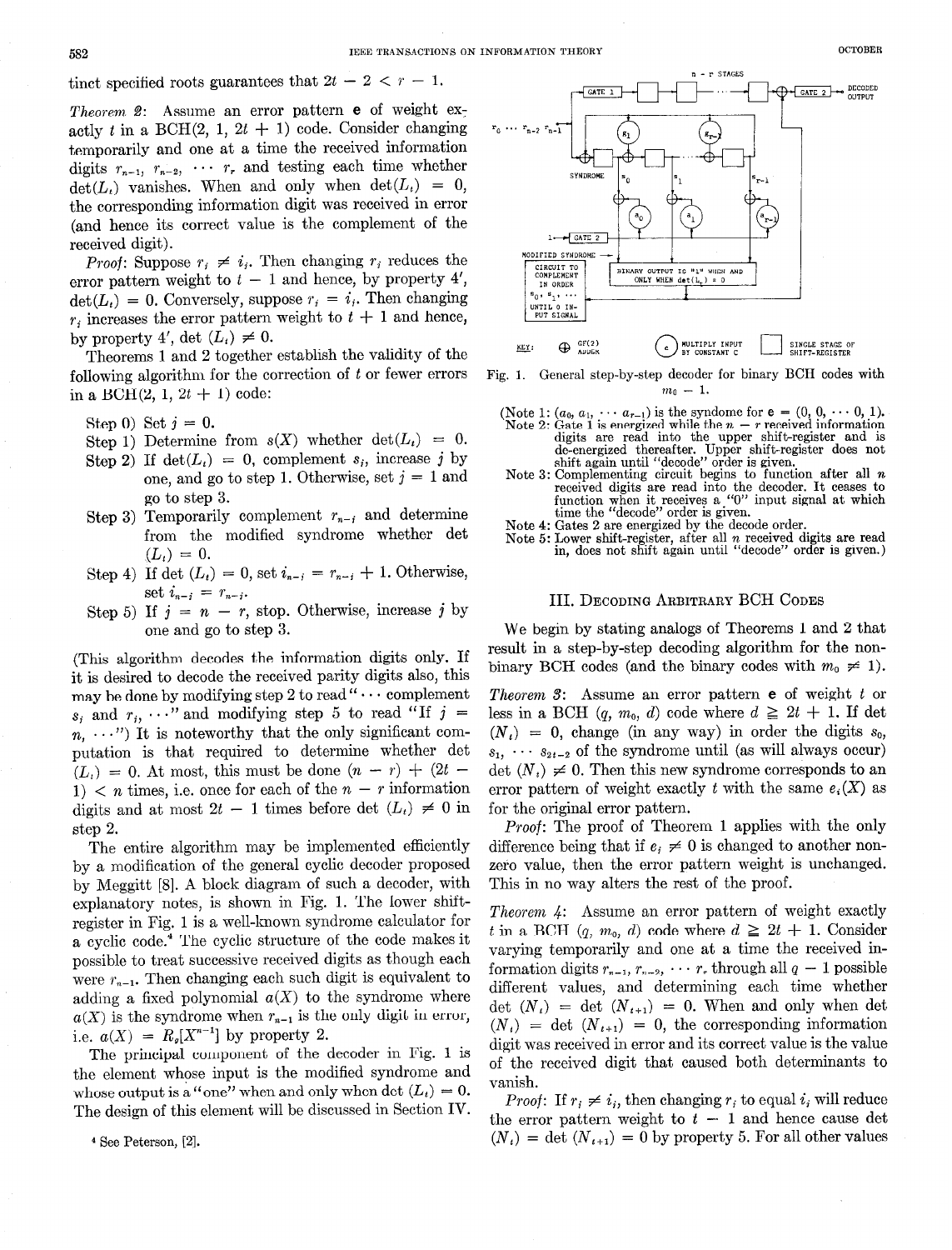of  $r_i$ , the error pattern still has weight t and hence det  $(N_i) \neq 0$ . Conversely, if  $r_i = i_i$ , then any change in  $r_i$ increases the error pattern weight to  $t + 1$  and hence, by property 5, det  $(N_{t+1}) \neq 0$ .

Theorems 3 and 4 would form the basis of a step-bystep decoding algorithm except that, in general, when  $d =$  $2t + 1$ ,  $S_{2t+1}$  and hence  $N_{t+1}$  are not calculable at the receiver. This difficulty can be obviated in the following manner. Note first that



so that the cofactor of  $S_{2i+1}$  is simply det  $(N_i)$ . Thus, when det  $(N_t) = 0$ , det  $(N_{t+1})$  is independent of  $S_{2t+1}$ . We are thus led to define the matrix  $N_{i+1}^0$  as the matrix obtained from  $N_{t+1}$  by replacing  $S_{2t+1}$  with 0. It follows that det  $(N_t) = \det (N_{t+1}) = 0$  when and only when det  $(N_t) = \det (N_{t+1}^0) = 0.$ 

Theorem 5: Thus, we have established that Theorem 4 remains true if det  $(N_{t+1})$  is replaced with det  $(N_{t+1}^0)$ .

It follows from property 3 that  $N_{t+1}^0$  can always be constructed at the receiver from the syndrome  $s(X)$ . Thus, there is sufficient information at the receiver to carry out the following algorithm for the correction of any error pattern of weight t or less in any BCH  $(q, m_0, d)$  code having  $d \geq 2t + 1$ .

Step 0) Set  $j = 0$ .

- Step 1) Determine from  $s(X)$  whether det  $(N_i) = 0$ .
- Step 2) If det  $(N_t) = 0$ , change digit s<sub>i</sub> (say by adding to it the element 1 of  $GF(q)$ ), increase j by one, and go to step 1. Otherwise, set  $j = 1$  and go to step 3.
- Step 3) Temporarily add in order all the  $q 1$  nonzero elements of  $GF(q)$  to  $r_{n-i}$  and determine each time from the modified syndrome whether det  $(N_t) = \det (N_{t+1}^0) = 0.$
- Step 4) If  $\beta$  was the element which when added to  $r_{n-i}$  caused det  $(N_t) = \det (N_{t+1}^0) = 0$ , set  $i_{n-j}$  =  $r_{n-j}$  +  $\beta$ . Otherwise, set  $i_{n-j}$  =  $r_{n-j}$ .
- Step 5) If  $j = n r$ , stop. Otherwise increase j by one and go to step 3.

(If it is desired to decode the parity digits also, modify step 2 to read "...change digits  $s_i$  and  $r_j$  by adding the same element of  $GF(q)$  to each ..." and modify step 5 to read "If  $j = n, \ldots$ ")

A block diagram of a cyclic decoder to implement this algorithm is shown in Fig. 2. The operation is so similar to that of the decoder in Fig. 1 that no further explanation should be required. The main component of this decoder is the element whose binary output is a "1" when and only when det  $(N_t) = \det (N_{t+1}^0) = 0$ .



Fig. 2. General step-by-step decoder for all BCH  $(q, m_0, d)$  codes.

- (Note 1: Notes 1-5 of Fig. 1 apply unchanged except that "com-<br>plementing circuit" is replaced by "circuit to add<br>element 1 of  $GF(q)$ ."
- Note 2: Gate 3 is energized when and only when a "1" is present on its enable input.)

### IV.Two EXAMPLES

As has already been remarked, the only complex elements in the decoders of Figs. 1 and 2 are the "determinant computing" elements. To illustrate the design of these elements, and to show the wide choice available to the designer for their realization, we shall now give the detailed design of this element for the (15, 7) doubleerror-correcting and the (31, 16) triple-error-correcting binary BCH codes.

The (15, 7) code is a BCH (2, 1, 5) code where  $\alpha$  is a primitive element of  $GF(2<sup>4</sup>)$ . Let  $\alpha$  be a root of the primitive polynomial  $X^4 + X + 1$ , i.e.  $\alpha^4 = \alpha + 1$ . Every element of  $GF(2<sup>4</sup>)$  may be represented as a binary 4-tuple over the basis  $\alpha^{0} = 1 = (1 \ 0 \ 0 \ 0), \alpha = (0 \ 1 \ 0 \ 0), \alpha^{2} =$ (0 0 1 0), and  $\alpha^3 = (0 \ 0 \ 0 \ 1)$ . For example,  $\alpha^6 = \alpha^2 \alpha^4 =$  $\alpha^2(\alpha + 1) = \alpha^3 + \alpha^2 = (0 \ 0 \ 1 \ 1)$ . The minimum degree polynomial  $g(X)$  having  $\alpha$ ,  $\alpha^2$ ,  $\alpha^3$ , and  $\alpha^4$  as roots has degree 8. Thus  $s(X) = s_0 + s_1X + \cdots + s_7X^7$  has degree 7 or less by property 2. Let  $(a_0, a_1, a_2, a_3)$  be the 4-tuple representation of  $S_1 = s(\alpha)$ , and let  $(b_0, b_1, b_2, b_3)$  be the 4tuple representation of  $S_3 = s(\alpha^3)$ . Then it is readily verified from the representation scheme that

$$
a_0 = s_0 + s_4 + s_7
$$
  
\n
$$
a_1 = s_1 + s_4 + s_5 + s_7
$$
  
\n
$$
a_2 = s_2 + s_5 + s_6
$$
  
\n
$$
a_3 = s_3 + s_6 + s_7
$$
  
\n
$$
b_0 = s_0 + s_4 + s_5
$$
  
\n
$$
b_1 = s_3 + s_4
$$
  
\n
$$
b_2 = s_2 + s_4 + s_7
$$
  
\n
$$
b_3 = s_1 + s_2 + s_3 + s_4 + s_6 + s_7
$$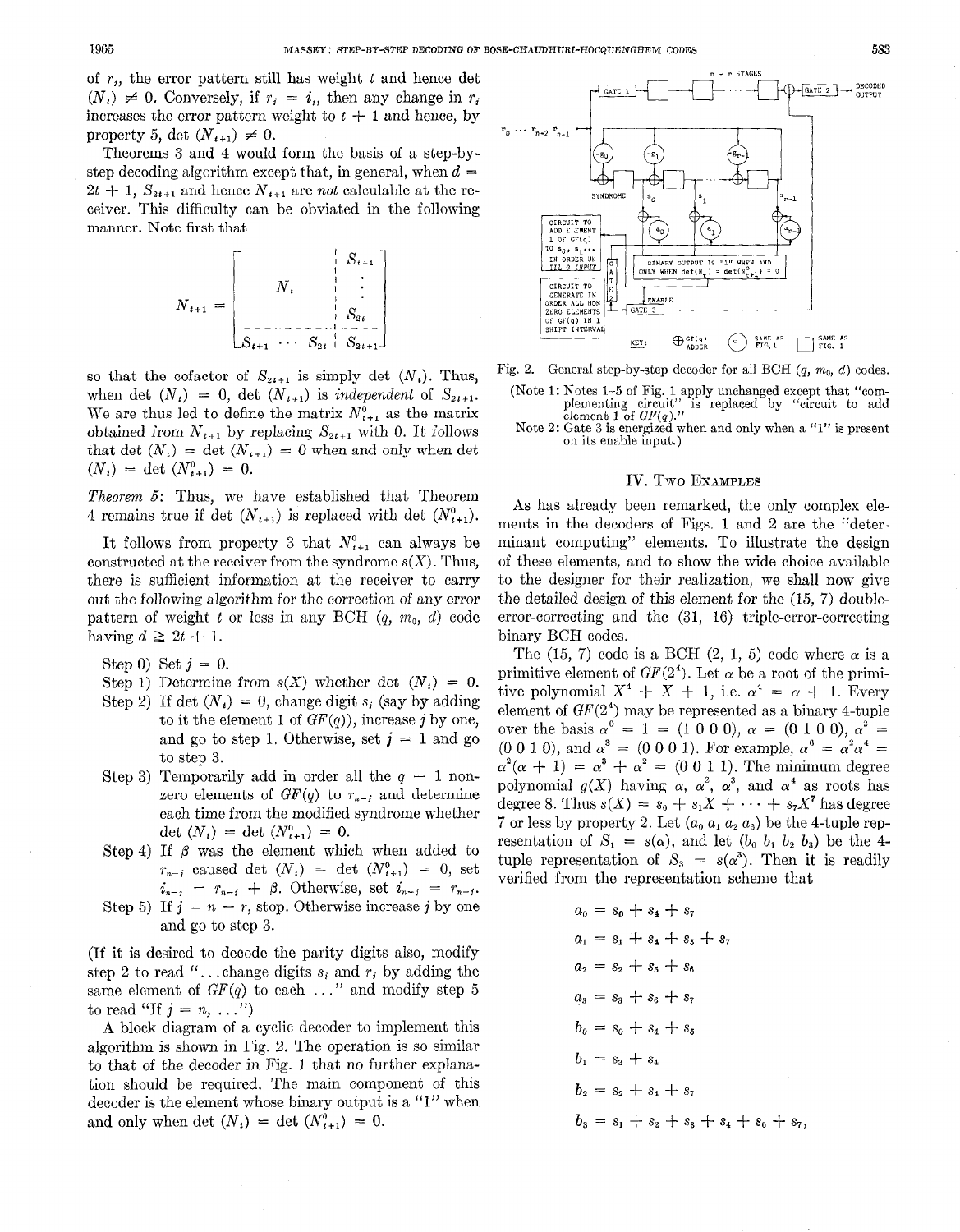i.e. each  $a$  or  $b$  is a  $GF(2)$  sum of selected syndrome digits. Thus the representations of  $S_1$  and  $S_3$  may be easily formed. (It will always be the case that each digit in the representation of any  $S_i$  will be a linear combination of syndrome digits whether the code is binary or not.)

At this point there is some freedom as to how det  $(L_2)$  =  $S_1^3 + S_3$  will be calculated. In general, one might store the elements of the matrix  $L_i$  in a small special purpose computer which would then triangularize the matrix in the usual manner<sup>5</sup>, det  $(L<sub>t</sub>)$  vanishes when and only when a "0" appears on the main diagonal after triangularization. This process requires at most  $t^3/3$  operations where an operation here is considered to be the calculation of an inverse or a multiplication in  $GF(2<sup>m</sup>)$ . Alternatively, one could construct a combinatorial element whose inputs are the *m*-tuple representations of the  $S_i$  and whose binary output is a "1" if and only if det  $(L_t) = 0$ .

Such a combinatorial circuit is shown for the (15, 7) code in Fig. 3(a). It is readily checked that the output is a "1" if and only if det  $(L_2) = 0$ . The "cube" element is a device whose output is the 4-tuple representation of the cube of its input. This element could be implemented as a device which performs a "look-up" in a table of cubes for  $GF(2<sup>4</sup>)$ . Alternatively, it could be implemented as a pure binary logical element as shown in Fig. 3(b) where advantage has been taken of the fact that under the foregoing representation scheme for  $GF(2^4)$  the cube of  $(a_0 a_1 a_2 a_3)$  is  $(c_0 c_1 c_2 c_3)$  where

$$
c_0 = a_0 a'_2 + a_1 (a_2 + a_3)
$$
  
\n
$$
c_1 = a_0 (a_1 + a_2) + a'_2 a_3
$$
  
\n
$$
c_2 = (a_0 + a_2)(a_1 + a_2 + a_3) + a_1 a_3
$$
  
\n
$$
c_3 = (a_1 + a_2) a'_3 + a_3
$$

and where ' denotes the complement of the binary number. Similar techniques can be applied to implement the "determinant computing" element for any step-by-step decoder. As a second example, consider the (31, 16) code which is a BCH  $(2, 1, 7)$  code where  $\alpha$  is a primitive element of  $GF(2^5)$ . Taking  $\alpha$  as a root of  $X^5 + X^2 + 1$ , and letting  $S_1 = s(\alpha) = (a_0, a_1, a_2, a_3, a_4), S_3 = s(\alpha^3) =$  $(b_0, b_1, b_2, b_3, b_4)$  and  $S_5 = s(\alpha^5) = (c_0, c_1, c_2, c_3, c_4)$ , we can find each of the  $a$ 's,  $b$ 's and  $c$ 's as a modulo-two sum of syndrome digits, for example

$$
a_0 = s_0 + s_5 + s_8 + s_{10} + s_{11} + s_{14}.
$$

Assuming that all the  $a$ 's,  $b$ 's, and  $c$ 's have been computed by the necessary adding circuits, the remainder of the "determinant computing" circuit may be realized as shown in Fig. 4. It is readily verified that the output of this circuit is a"1" when and only when det  $(L_3) = S_1^6$  +  $S_1^3S_3 + S_1S_5 + S_3^2 = 0.$ 

For a thorough discussion of the design of circuits to do arithmetic in a finite field, the reader is referred to [10].

6 See Pennington, [9].

 $(b)$ Fig. 3. (a) Determinant-computing circuit for BCH (15, 7) code. (b) Detail design of "cube" element.

 $c_2$ ,  $c_0$  $c_{n}$ CUBE SOUARE  $GF(2^5)$ **ULTIPLIER**  $gr(2^5)$ **MULTIPLIER** SQUARI

Fig. 4. Determinant-computing circuit for BCH (31, 16) code.

#### V. REMARKS AND COMPARISONS

An algebraic decoding procedure for the BCH (2, 1,  $2t + 1$ ) codes was first developed by Peterson [2], [6]. Chien [7], by clever arguments that exploited the cyclic nature of these codes, simplified the Peterson algorithm so that for each decoded digit the decoder is required to determine only whether some determinant vanishes; however, the determinant to be investigated depends upon the weight of the error pattern. The step-by-step procedure developed here offers some advantage in that only det  $(L<sub>t</sub>)$